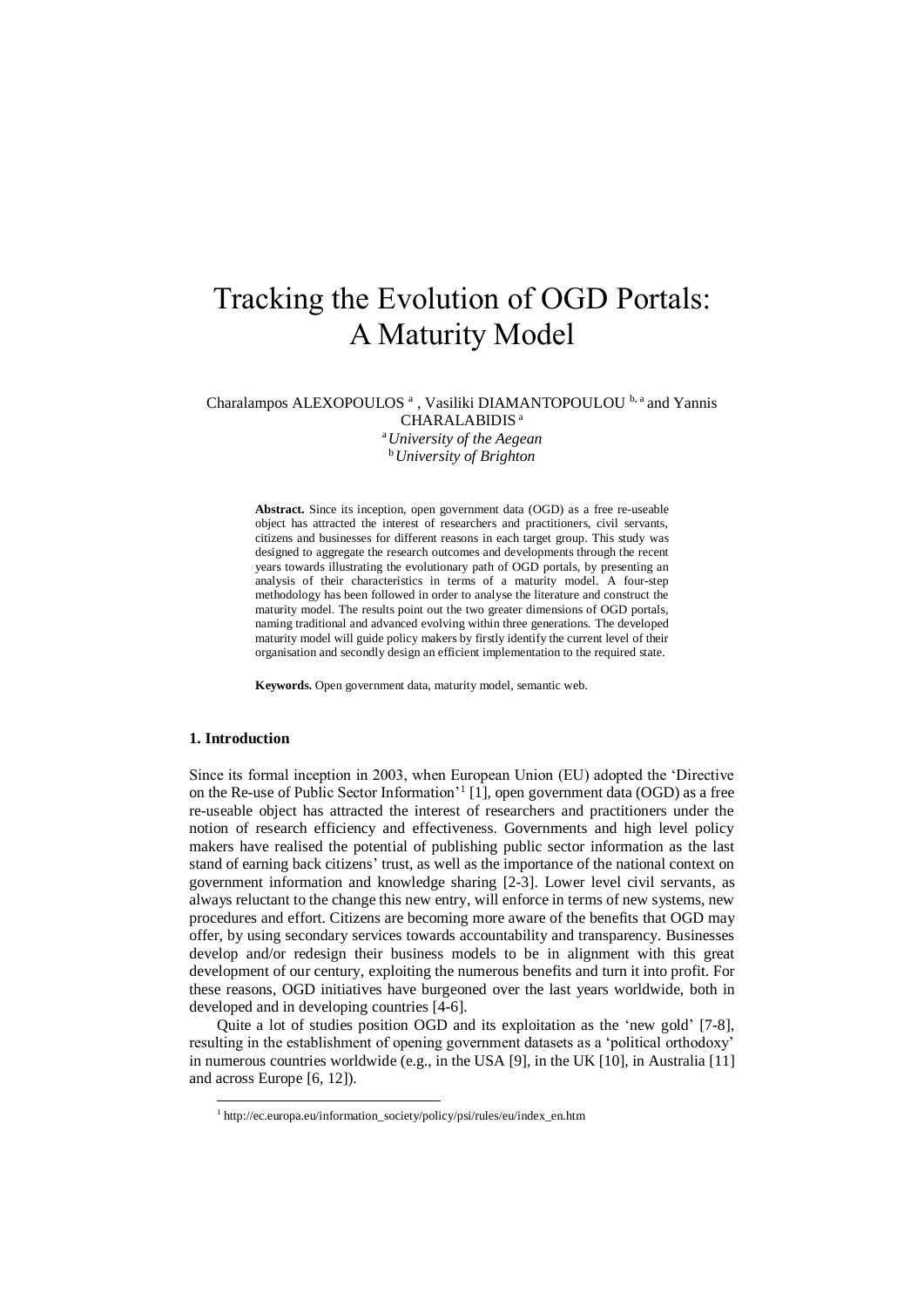Big investments that have been made for the development of 'OGD sources', defined as various types of portals enabling access to government datasets by the public through the Internet. These OGD portals provide various capabilities/functionalities in this direction by a variety of government organisations with different strategies and technical capacities, and under different social, political and legal conditions worldwide [13]. Immense research has been conducted on these OGD sources to better understand their main characteristics from various perspectives, and identify their strengths and weaknesses over the recent years [14-18]. The authors at [8] conclude that the success of the developed OGD infrastructures requires more than the simple provision of access to data; it is necessary to make progress towards (i) the improvement of the quality of government information, (ii) the creation and institutionalisation of a culture of open government, and (iii) the provision of tools and instruments for the most beneficial data utilisation. The realisation of the 'Open Government' paradigm, in general, seems to be a demanding and complex task, requiring combined efforts of multiple actors, from both the public and the private sector, and gradual development of 'open government ecosystems' [19].

The contribution of this paper is the aggregation of this research effort towards illustrating the evolutionary path of OGD portals, by presenting an analysis of their characteristics in terms of a maturity model. Our study provides an aggregation of the abovementioned characteristics, examining the development of OGD portals including the factor of time, by proposing an OGD maturity model.

This paper structures as follows; Section 2 identifies the necessary background knowledge. Section 3 describes the methodology that we followed in order to present in Section 4 the outcomes of this analysis, concerning the three identified characteristics of the examined OGD portals. This knowledge is then refined and constitutes the maturity model which is presented in Section 5. Section 6 concludes the paper by raising issues for further research.

# **2. Methodology**

The paper makes use of a methodology consisting of 4 stages. Firstly, a literature review was conducted in order to identify the documents containing the required information. Secondly, an integrated analysis framework was developed to identify the common elements of analysis in order to maintain coherence. The third step presents the facts that have been identified in the literature and lastly, the fourth step concludes to the construction of the OGD maturity model. More specifically:

## *Stage 1: Identification of basic literature*

The first stage of our research method refers to the identification of the basic literature underlying the characteristics of OGD portals through time [20-26].Since there is a great diversity of analytical methods as well as types of portals (European, national, regional, local and thematic) we proceeded to the next step of our methodology.

## *Stage 2: Formulation of an Integrated Analysis Framework*

After the necessary adaptations, we concluded the integrated analysis framework for the construction of the OGD portals maturity model, which consists of elements categorised in 4 dimensions: general; information quality; system quality and service quality.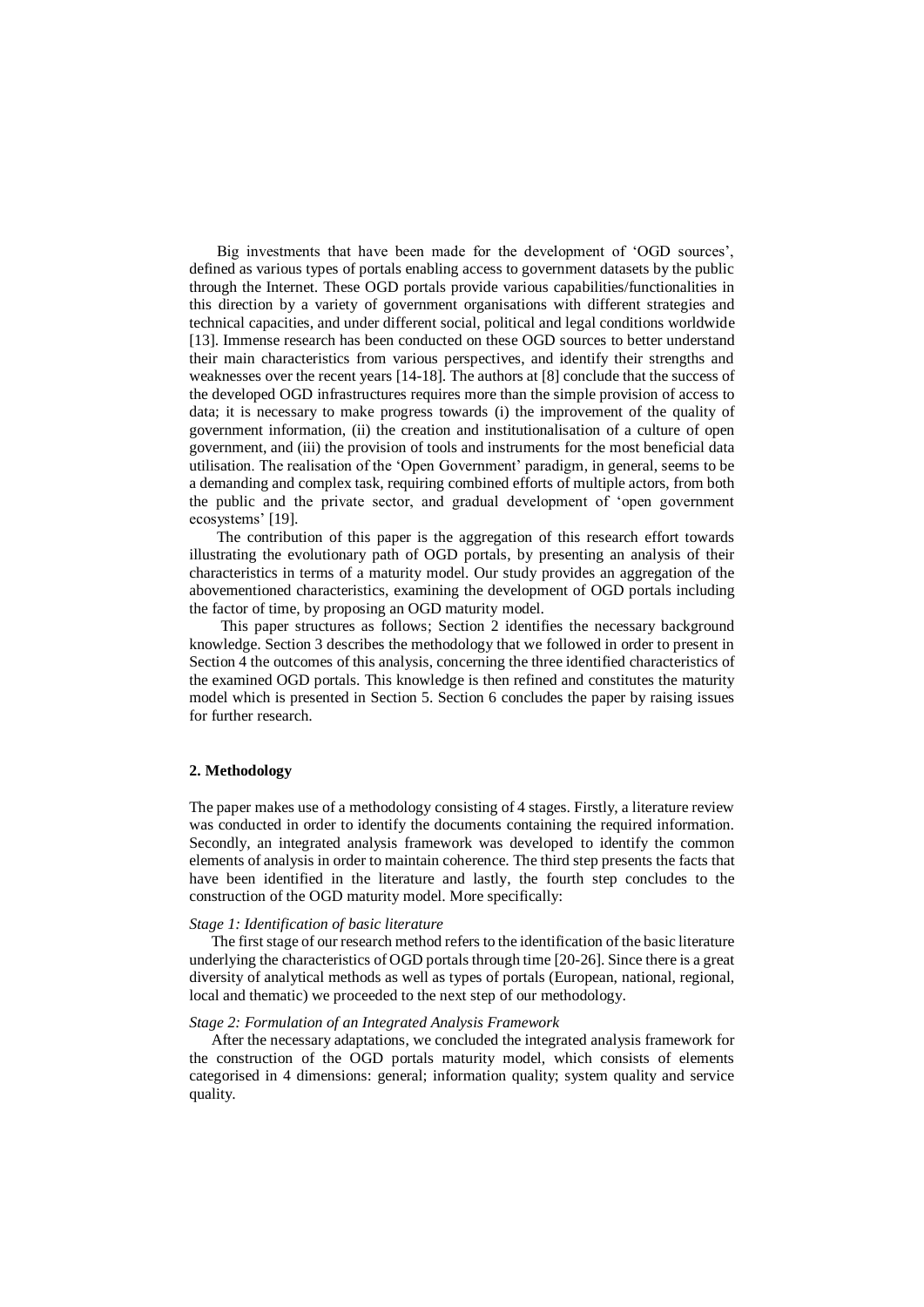## *Stage 3: Analysis and presentation of facts and results*

This stage, which is thoroughly analysed in Section 4, presents the aggregated results of the studies in terms of the IS Success model of analysis, which we consider it as the most efficient approach for the presentation. The case studies that could provide results in chronological order are those concerning Greece [21-22] and EU as a whole [20, 23]. A few more studies indicate the development of marketplaces [25] and services repositories [26].

# *Stage 4: Maturity Model construction*

At the final stage of the methodology, which is presented in detail in Section 5, the maturity model in terms of the analysis framework is presented.

## **3. Integrated Analysis Framework**

After the thorough examination of the literature on OGD evaluation metrics, stage models and portals functionality, we concluded the following dimensions for the development of a maturity model on OGD portals. The identified OGD sources constitute a new type of Information Systems (IS), so in accordance to previous relevant research on IS Success [27-30], their success relies critically on three main characteristics of them; their 'information quality', i.e. the quality of the information they provide, their 'system quality', i.e. their quality viewed as technological systems, and their 'service quality', i.e. the support provided to its users, such as training, helpdesk, etc. The "general" category introduces characteristics from the recent literature on OGD metrics that could not be categorised in the previous ones.

## **General**

- *Internet presence*: This chronically placed element identifies the web presence of datasets. First was the closed silos and then the open data portals which all are characterised by internet presence. This factor was mostly included to point out time zero.
- *Users*: It specifies the different type of users according to their capabilities [30- 32]. Collaboration spaces provide a wider range of functionalities, influenced by the principles of the new Web 2.0 paradigm [33-34]. They support the main feature of this new paradigm: the elimination of the clear distinction between the 'passive' content of users/consumers and the 'active' content of producers (which characterises Web 1.0), and the shift towards highly active users (who assess the quality of the data they consume and intervene in order to enhance them) who are potentially data 'pro-sumers' (both consumers and providers of data). In particular, collaboration spaces increasingly offer to data users capabilities for comments provision and rating upon the datasets; for processing them in order to improve them, adapt them to specialised needs; link them to other datasets (public or private); and then for uploading-publishing new versions of them, or even their own datasets. In general, collaboration spaces aim at fulfilling the needs of the emerging OGD 'pro-sumers' [34].
- *Open Government level*: Assessing the open government level of each type of OGD portal, regarding its functionality and scope, according to the study in [35- 36]. The highest the maturity level, the highest the public engagement and thus greater public value of open government is realised.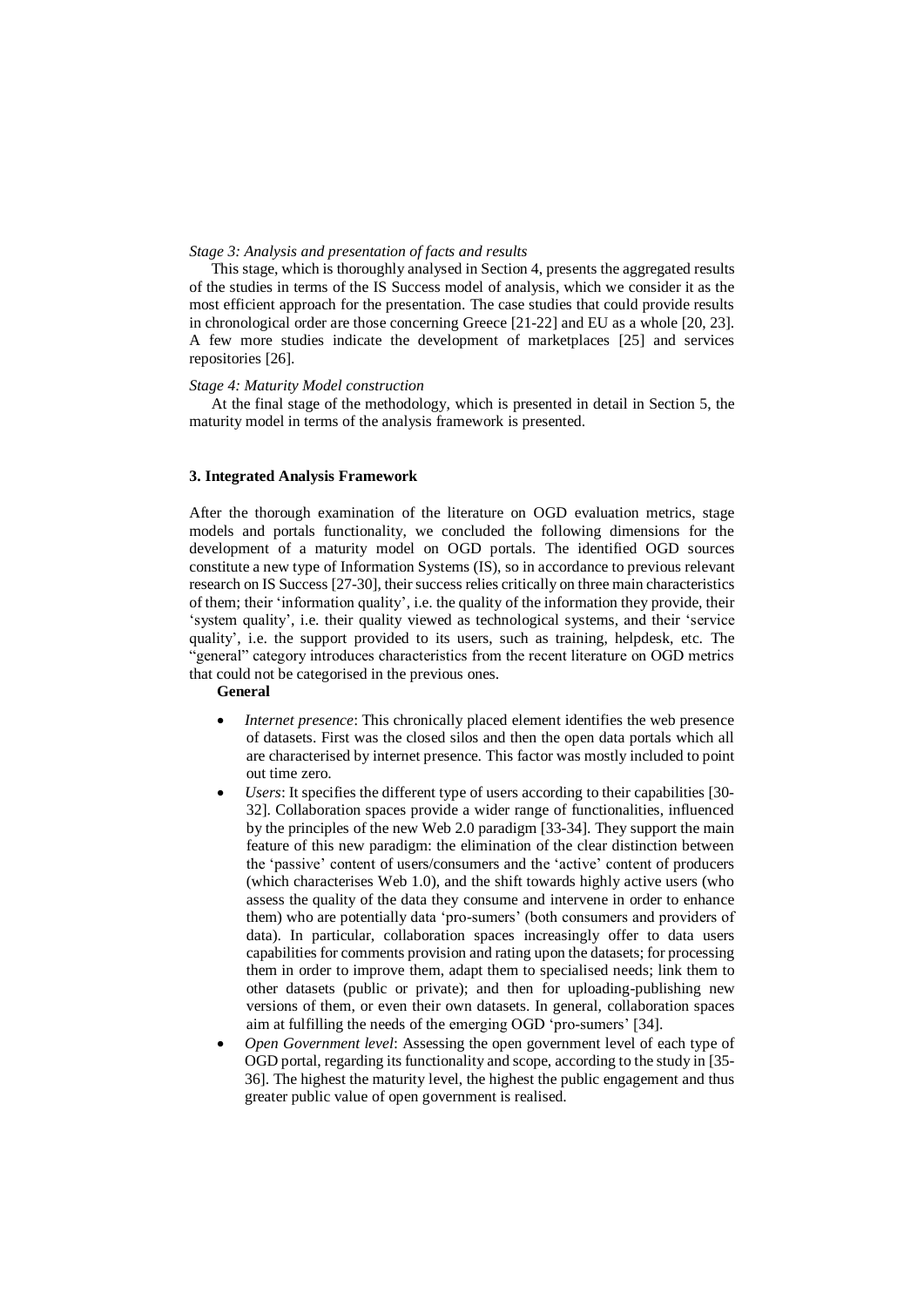• *Value:* The authors in [37-39] argue that there can be four types of values that generated from the OGD, which differ based on the sector generating the value (public or private), and the kind of generated value (social or economic): i) transparency related value (public sector organisations generate social value by offering increased transparency into government actions, which reduces misuse of public power for private benefits and corruption), ii) efficiency related value (public sector organisations generate economic value through OGD by increasing internal efficiency and effectiveness), iii) participation related value (individuals and private sector generate social value through participating and collaborating with government), iv) innovation related value (private sector firms generate economic value through the creation of new products/services).

# **Information Quality**

- *Thematic perspective*: It includes analysis of the thematic categories of the datasets provided by the OGD sources. It has been conducted using the nine main thematic categories of OGD, identified by the [1, 40].
- *Format*: It defines the portals' available data representation formats of the published information and their categorisation, according to the 5-stars Berners Lee's Rating Scheme for Open Data*<sup>2</sup>* . The authors in [43] define LOGD as "all stored data of the public sector connected by the World Wide Web which could be made accessible in a public interest without any restrictions for usage and distribution", and argue that "the cross linking of Open Data via the Internet and the World Wide Web as "Linked Open Data" (LOD) offers the possibility of using data across domains or organisational borders for statistics, analysis, maps and publications", which can lead to the generation of more insight, knowledge and innovation from OGD, implementing generic applications that can operate over the complete data space.
- *Metadata*: It concerns (a) the metadata openness: Portals' provided metadata schemas and their categorisation, according to the 5-stars Maturity Scheme of Metadata Management [44-46] and (b) their capabilities of flat metadata descriptions (based on a specific metadata models) and/or contextual metadata descriptions and/or detailed metadata of any metadata/vocabulary model [54].
- *RDF-compliance*: It concerns the use or not of relevant technologies that support RDF (binary indicator), including technical products of open data initiatives publishing structured data in a way that it can be interlinked. It is quite important, both for enabling more effective browsing and discovery of datasets, and for linking and combining OGD from multiple sources [41, 43]. The use of Semantic Web technologies (such as "Uniform Resource Identifiers" (URI) for the identification of certain resources, the "Resource Description Framework" (RDF) for relating elements, and also vocabularies and ontologies that give meaning to the datasets) in OGD provides a common framework that allows various datasets to be shared and reused. Semantic Web technologies enable a more effective browsing and discovery of datasets through distributed SPARQL queries, and also linking and combining OGD from multiple sources across the Web, which can increase significantly the usefulness of the OGD and the value generated from them (e.g., it allows discovering new correlations and gaining deeper insights, or developing new advanced value-added e-services by

-

<sup>&</sup>lt;sup>2</sup><http://lab.linkeddata.deri.ie/2010/star-scheme-by-example/>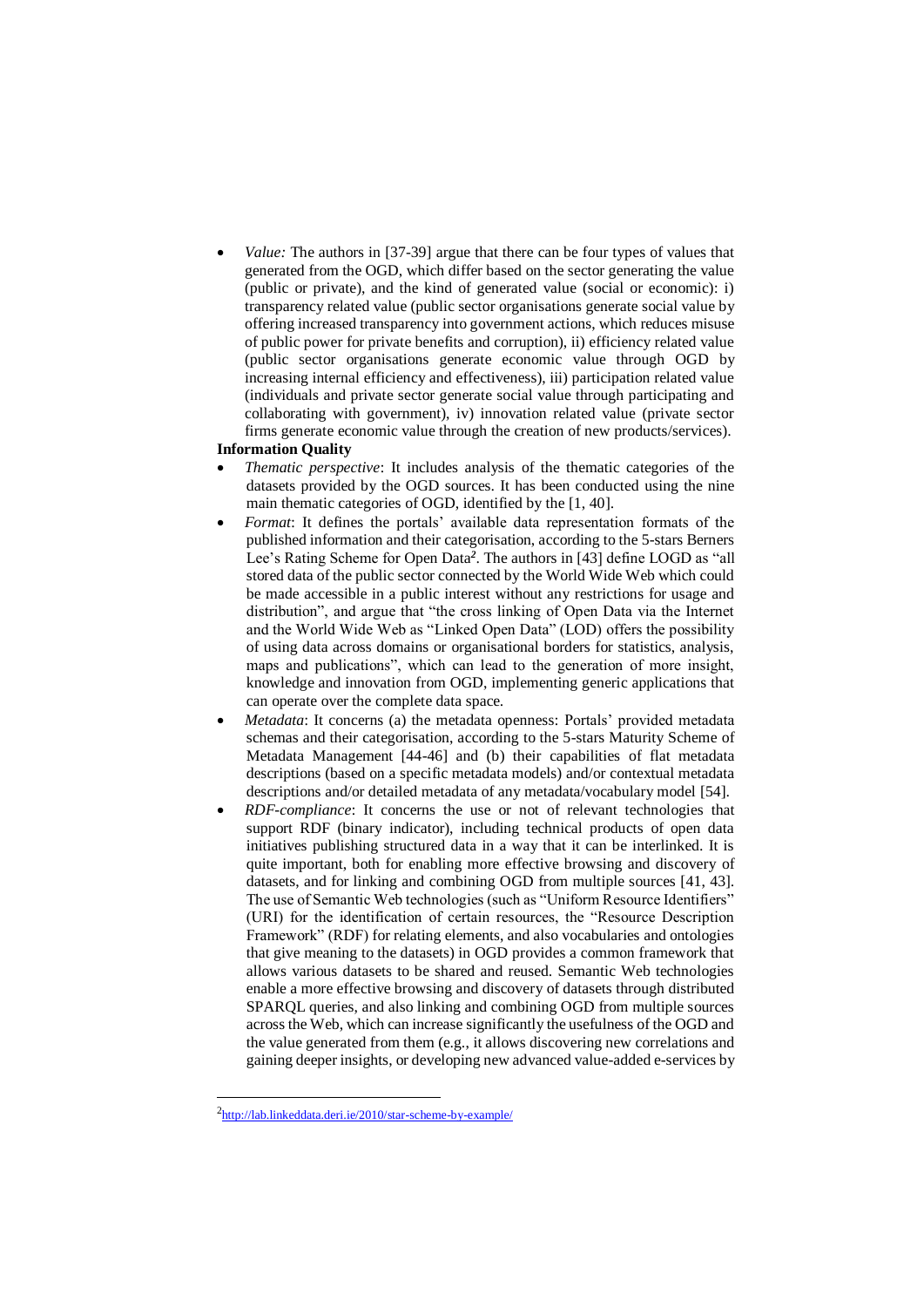combining different datasets from multiple OGD sources). Also, the value of any kind of data (including OGD) increases each time it is being re-used and linked to another resource, and this can be facilitated and triggered by providing informative and explanatory data about each available dataset, i.e. metadata, which can be used as a systematic way to describe datasets, based on pre-agreed meanings, thus facilitating the usefulness of the data.

## **System Quality**

- *Functionality*: It includes analysis of the functionalities provided by the OGD portals [47], in terms of datasets discovery (simple document list, free text search, browsing through categories, browsing through filters, browsing through interactive map and SPARQL search), data provision (download file, online view of dataset, API), data visualisation (charts and maps) techniques, multi-linguality and data and metadata processing (e.g. enrichment, data cleansing and data format conversions).
- *Type*: It contains the types of OGD portals, as they have been identified in [20]. It has been revealed that two distinct types of OGD sources/portals have been developed with respect to the capabilities/functionalities provided to the user: i) *OGD direct provision portals*: constitutes the main category of OGD portals, which are 'primary sources' of OGD, publishing original government datasets provided by either one government agency, or a small number of similar government agencies (who are the legal owners/licensers of the data). These portals usually offer a wide range of functionalities supporting the whole lifecycle of OGD, from the creation of datasets to the update and finally to the archiving of them. ii) *OGD aggregators*: this category includes OGD aggregator portals, which are 'secondary sources' of OGD, coming from a big number of government agencies, publishing and maintaining lists of other 'primary' OGD catalogues and links to them. They constitute single access points to multiple OGD direct provision portals, and make it easier for a user to locate the OGD they are interested in. Usually they include descriptive information about datasets and sources, which is quite useful for the users to get a first impression of what is available. Many of them act as highly structured registries of OGD primary sources and datasets, storing structured and machine processable information, and provide 'index'-like features, such as automated registration and discovery of OGD.
- *Technology*: It includes analysis of the technologies and products that have been used for the development of the OGD sources at the main technological layers: i) web server, ii) Content Management System (CMS) or platform and iii) user interface, which is categorised either as open or not open source software.

## **Service Quality**

- *License*: It concerns license information related to the use of the published datasets. This is one of the most important characteristic of OGD sources, since it defines the allowed ways of OGD utilisation and exploitation for generating various types of social and economic value, and reduces all relevant legal uncertainties and risks (e.g., see [41, 43]).
- *Rating and Feedback mechanisms:* It concerns capabilities to communicate to the other users and the providers the level of quality of the datasets that I perceive and get informed on the level of quality of the datasets perceived by other users through their ratings (e.g. five stars rating system). Another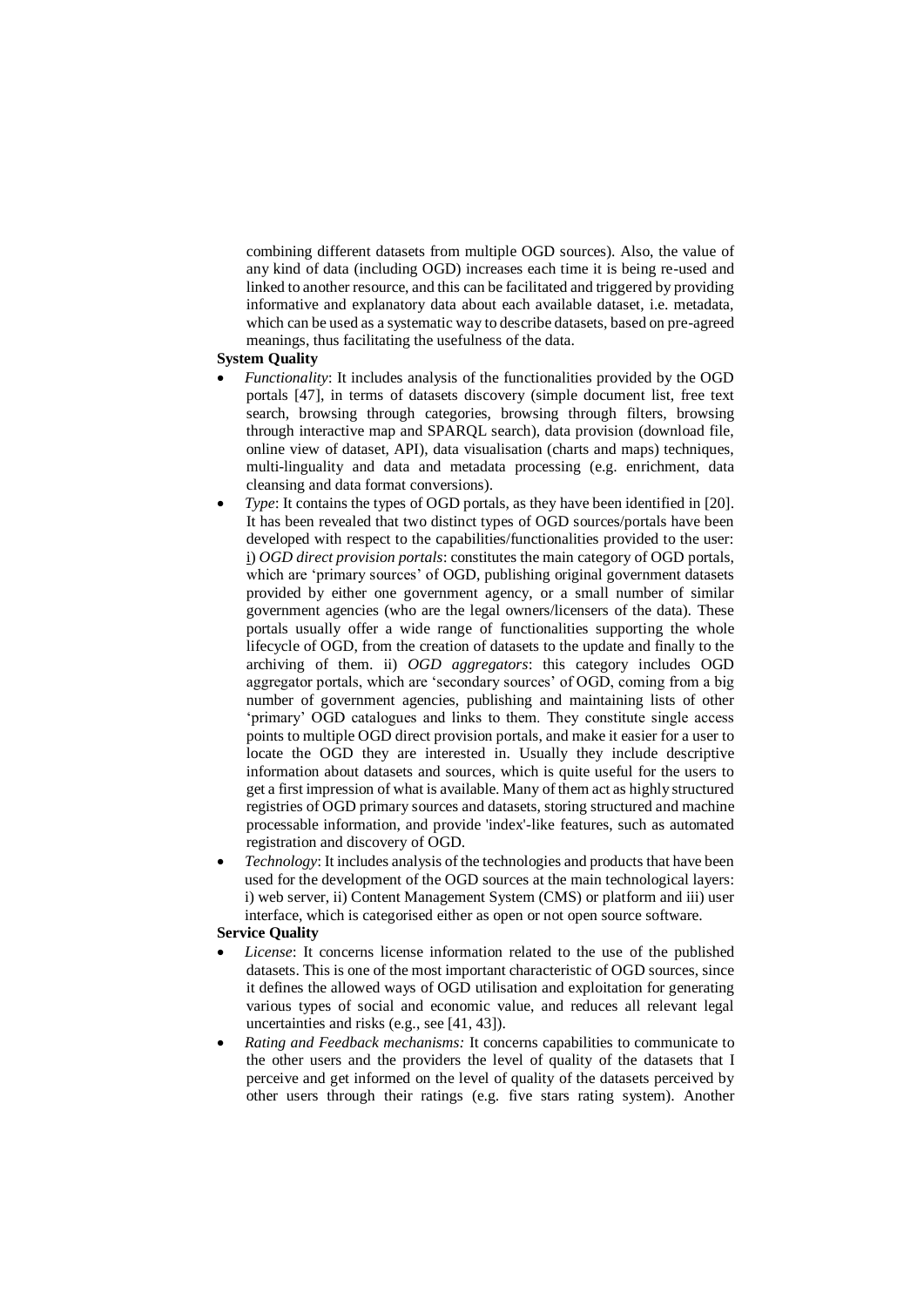feedback and discussion mechanism that was investigated was the discussion of what can be learned from data use by looking at previous uses of the data; expressing your own needs for additional datasets; getting informed about the needs of other users and getting informed about datasets extensions and revisions [54].

# **4. The Maturity Model for OGD Portals**

Based on the essential elements that have been identified and presented in Section 3, we are creating the maturity model presented in Table 1, categorising the capabilities of OGD infrastructures through time. Following the observations of the analysed literature, we concluded the following abstract maturity model:

|                        |                                    | <b>Traditional OGD Infrastructures</b>                            |                                                                   | <b>Advanced OGD Infrastructures</b>                                                                                                         |                                                                                                         |
|------------------------|------------------------------------|-------------------------------------------------------------------|-------------------------------------------------------------------|---------------------------------------------------------------------------------------------------------------------------------------------|---------------------------------------------------------------------------------------------------------|
|                        | <b>Time</b>                        | Point Zero                                                        | 1 <sup>st</sup> Generation                                        | $2nd$ Generation                                                                                                                            | 3 <sup>rd</sup> Generation                                                                              |
| General                | <b>Internet</b><br>presence        | OGD existence<br>in silos<br>accessed by<br>application           | OGD web<br>presence                                               | OGD web<br>presence                                                                                                                         | OGD web<br>presence                                                                                     |
|                        | <b>Users</b>                       | <b>Distinction</b><br>between Data<br>Providers and<br>Data Users | <b>Distinction</b><br>between Data<br>Providers and<br>Data Users | Data<br>Procumers                                                                                                                           | Data<br><b>Procumers</b>                                                                                |
|                        | Open<br><b>Government</b><br>level | Initial:<br>Information<br>broadcasting                           | Data<br>Transparency:<br>processes and<br>performance             | Open<br>participation:<br>Data quality,<br>Public feedback,<br>conversation.<br>voting,<br>Interactive<br>communications.<br>Crowd-sourcing | Open<br>Collaboration:<br>Interagency and<br>with the public,<br>Co-creating<br>value-added<br>services |
|                        | <b>Value</b>                       | N/A                                                               | Transparency &<br>Accountability                                  | Participation                                                                                                                               | Efficiency &<br>Innovation                                                                              |
| Information<br>Quality | <b>Thematic</b><br>perspective     | N/A                                                               | Statistical.<br>economical.<br>census                             | Law,<br>Transportation,<br><b>GIS</b>                                                                                                       | All categories<br>with proper data<br>modelling                                                         |
|                        | Format                             | .xls, .pdf                                                        | html, .xls, .pdf                                                  | $+$ .csv + URLs                                                                                                                             | + Linked data                                                                                           |
|                        | <b>Metadata</b>                    | Metadata<br>Ignorance or<br>Closed flat<br>Metadata               | Metadata<br>Ignorance or<br>Closed flat<br>Metadata               | Open Metadata<br>for Humans or<br>Open Reusable<br>Metadata<br>$+$ contextual or<br>detailed metadata<br>models                             | Linked Open<br>Metadata<br>3-layer<br>metadata model<br>(flat, contextual,<br>detailed)                 |
|                        | RDF-<br>compliance                 | <b>No</b>                                                         | <b>No</b>                                                         | Partially yes                                                                                                                               | Yes                                                                                                     |
| System<br>Quality      | <b>Functionality</b>               | N/A                                                               | Basic Web 1.0                                                     | <b>Advanced Web</b><br>2.0                                                                                                                  | Supporting<br>value creation                                                                            |
|                        | <b>Type</b>                        | N/A                                                               | OGD direct<br>provision<br>portals                                | OGD direct<br>provision $&$<br>OGD<br>aggregators                                                                                           | Collaboration<br><b>Spaces</b>                                                                          |

**Table 1.** The Maturity Model for OGD Portals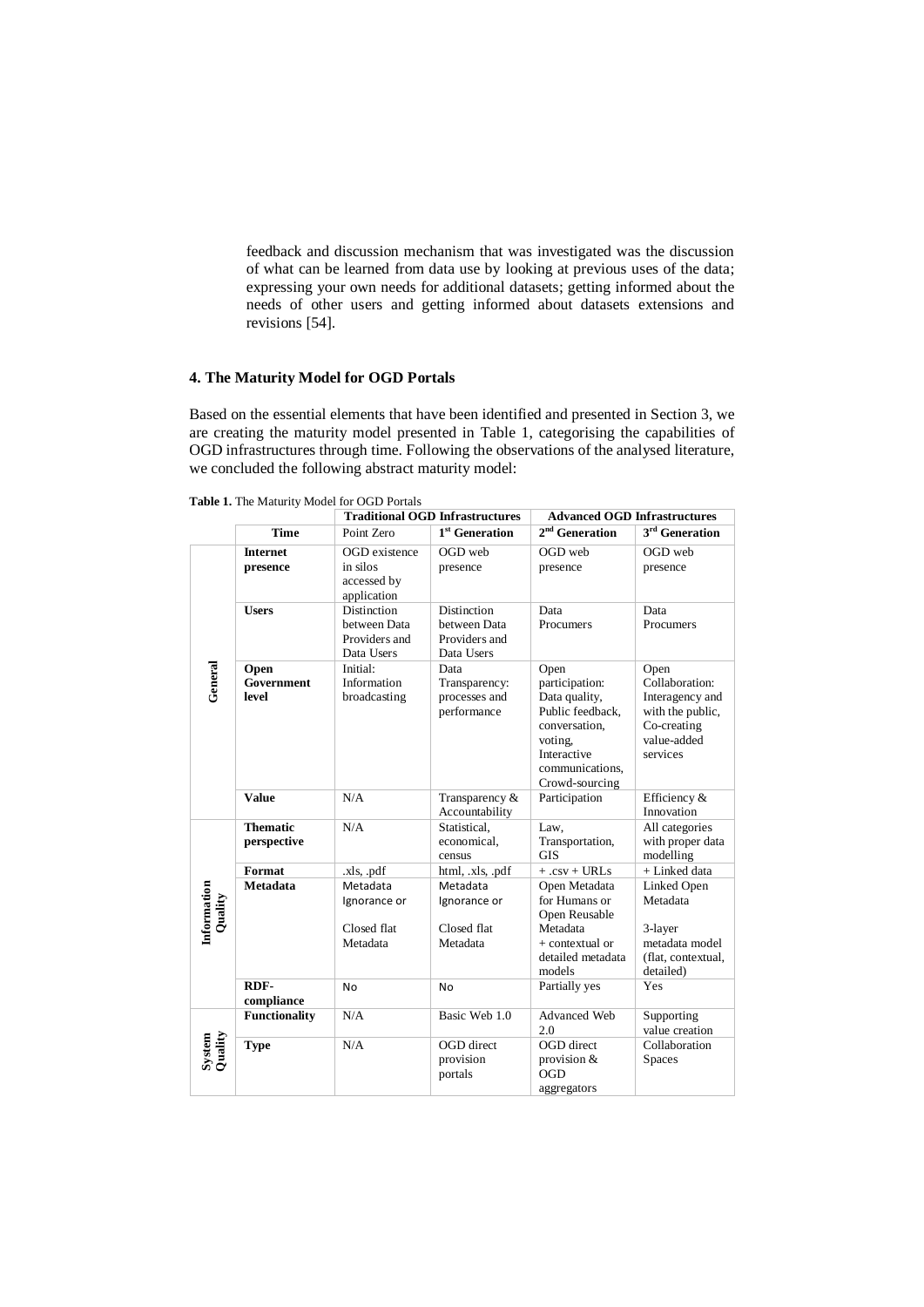|                    | <b>Technology</b>                                          | N/A | Custom<br>technologies | Open source                             | Open Source                       |
|--------------------|------------------------------------------------------------|-----|------------------------|-----------------------------------------|-----------------------------------|
| Service<br>Quality | License                                                    | N/A | Custom or $N/A$        | CC share-alike                          | CC share-alike                    |
|                    | <b>Quality Rating</b><br>and Feedback<br><b>Mechanisms</b> | N/A | Web forms              | $+$ Rating and<br>feedback<br>mechanism | $+$ Collaboration<br>Environments |

## **5. Validation of the Maturity Model**

## *5.1. Information Quality*

Analysing the *thematic perspective*, we remark that the thematic category with the highest publication rate in Greece (having a significant difference from the second one) is the economic and financial one, concerning mainly public spending data for various government agencies and also data about economic activity and firms [22]. This is strongly associated with two important facts: the growing citizens' distrust in government (so many government agencies respond by publishing data on their spending), and the existing severe economic crisis (which necessitates an increase in economic activity, so it is useful to provide data on existing economic activity/firms, which allow a better understanding of it, and support a better design and planning of its increase). Therefore, it is concluded that the first attempt of opening data was restricted in a narrow thematic range, focused mainly on the provision of economic/financial data. Next to that, statistical offices open their census and unemployment data. It should be noted that the European Union member states' OGD portals, has the highest publication rate in the thematic category of 'Law Enforcement, Courts and Prisons' (probably reflecting the increasing criminality and security concerns in many EU countries) [23] and then in economic and statistical data. We also remark that there are also four thematic categories (social, natural resources, legal and geographic information) with much lower publication rate, while the remaining four thematic categories (traffic/transport, meteorological/environmental, agricultural/farming/forestry/fisheries, tourism/leisure and geospatial data) have quite low frequencies, despite their importance (e.g., the importance of agriculture and tourism). In the next developments we observe the increase of publication rate in the categories of GIS and transport data, since they are characterised of great innovation value.

For the *semantic perspective*, the analysis shows that currently the majority of open data providers aim to adopt an already available metadata standard that fits within their context. Data providers that are based on the CKAN engine also adopt the CKAN metadata schema for the data catalogue and data discovery. Other governmental sites adopt a custom metadata schema for the data discovery and preserve the datasets in vertical-domain metadata standards. Noteworthy cases include open data initiatives that have developed detailed metadata standards to become EU recommendations (e.g., INSPIRE<sup>3</sup> directive for geospatial information and SDMX for statistical information), which tend to be included in the current phases of development. Furthermore, the

<sup>&</sup>lt;sup>3</sup> <http://inspire.ec.europa.eu/>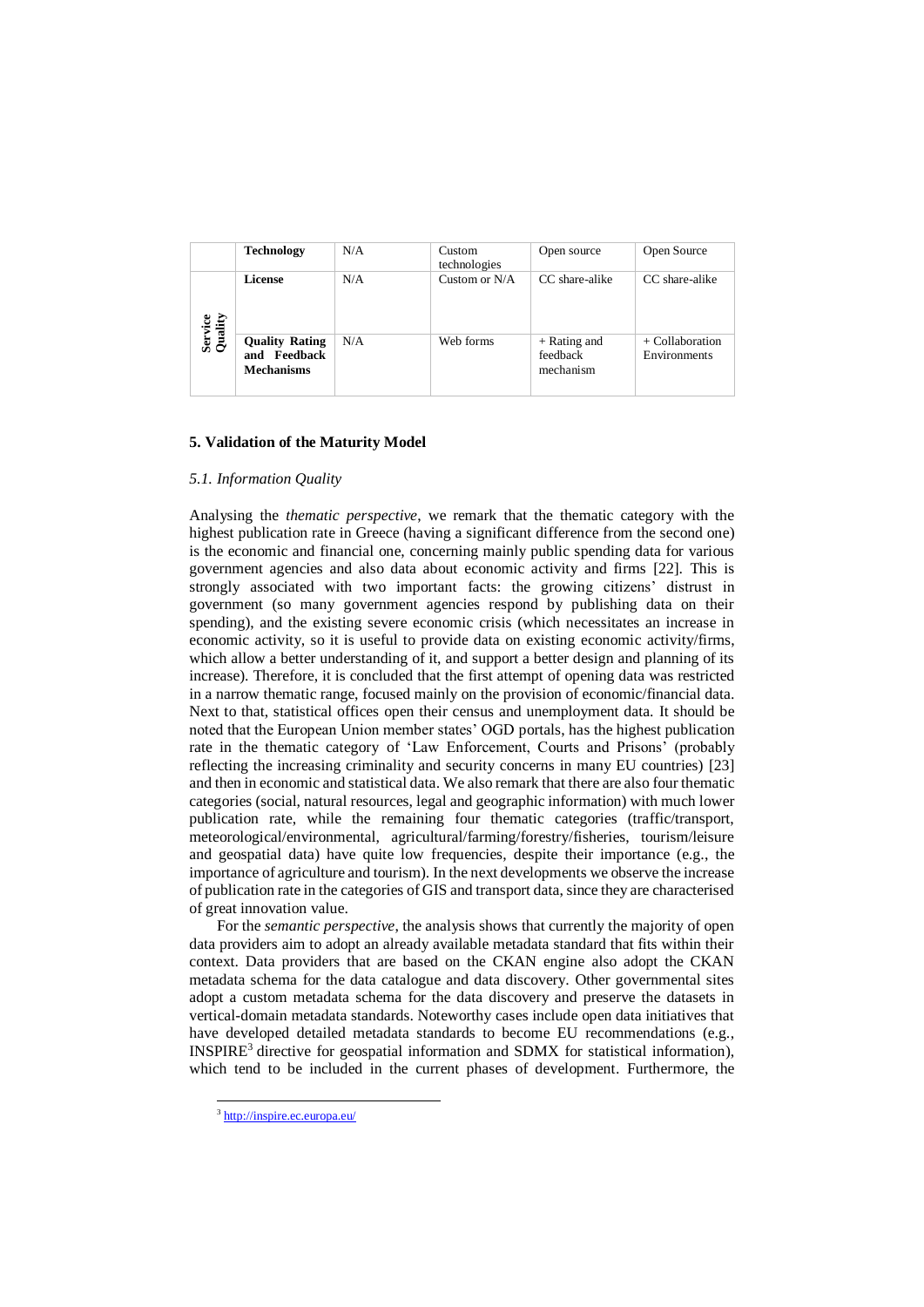majority of longstanding OGD sites indicate their intention not to follow the Linked Data paradigm, as opposed to more recent "data gov" efforts. There is a growing rate of RDFcompliance of OGD portals towards the connection to linked open data cloud and much more standardised ontologies have been used for data modelling. Additionally, the analysis indicates that almost all initiatives (with the exception of EUR-Lex) limit their internationalization efforts (if any) to the user interface level not respecting multilinguality in their published datasets.

For the *data perspective,* the data formats provided are more or less common between all initiatives, while the vast majority of OGD sites tend to provide data only in the format of the original source. Greece seems to be far behind since the studies indicate a stable position in publishing data in not machine-processable formats (.pdf, .rar and .html instead of .csv, .json and .xls). The current developments and after the launch of Greek open data portal is characterised by a small increase towards machineprocessable formats. EU-wide the same course have been followed only quicker.

# *5.2. System Quality*

Our analysis indicates that in Greece only a few OGD aggregators exist; all the others are OGD direct provision portals. EU-wide and as we moving to the next generation of developments, we observe an increase of OGD aggregators at the national level, since the majority of countries (with only a few exceptions) maintain an OGD national portal. In addition EU has launched two versions of its own OGD aggregator. Next to that, we remark some new attempts of collaboration spaces and marketplaces development characterised by higher level of open government and value but not yet with great success and recognition [25-26].

The analysis of the system quality from the *functional perspective* identifies that only a few OGD providers offer advanced data acquisition capabilities. The majority of data providers are internally linked to the relevant data repositories and provide only interfaces for data provision. It is especially common for organizations and agencies that are responsible for the complete life cycle of data (from creation to update/archiving), such as statistical offices. Furthermore, the majority of OGD providers offer simple freetext search and theme-browsing functions for the discovery and cataloguing of datasets, whereas only recent open data initiatives start to appreciate the advances of Semantic Web by providing semantically enriched discovery services such as performing SPARQL queries. Additionally, most local public agencies limit their data provision services to a simple download functionality whereas agencies addressed to a wider network (country-level or European level) typically include the capability to view datasets on a map or various types of charts. Nevertheless, the range of visualization facilities offered by each provider varies significantly. This is mainly due to the fact that during the last years visualisation engines have become more comprehensive, flexible and light-weighted. The next generations of OGD platforms are characterised by the provision of more collaborative capabilities such as: Grouping and Interaction, Data Processing, Data Enhanced Modelling, Feedback and Collaboration, Data Quality Rating, Data Linking, Data Versioning, Advanced Data Visualisation and Advanced Data Search.

The analysis from technological perspective shows that there is a strong preference for open-source and free underlying platforms and content management systems in OGD sites with the exception of the Data.gov initiative which is based on the proprietary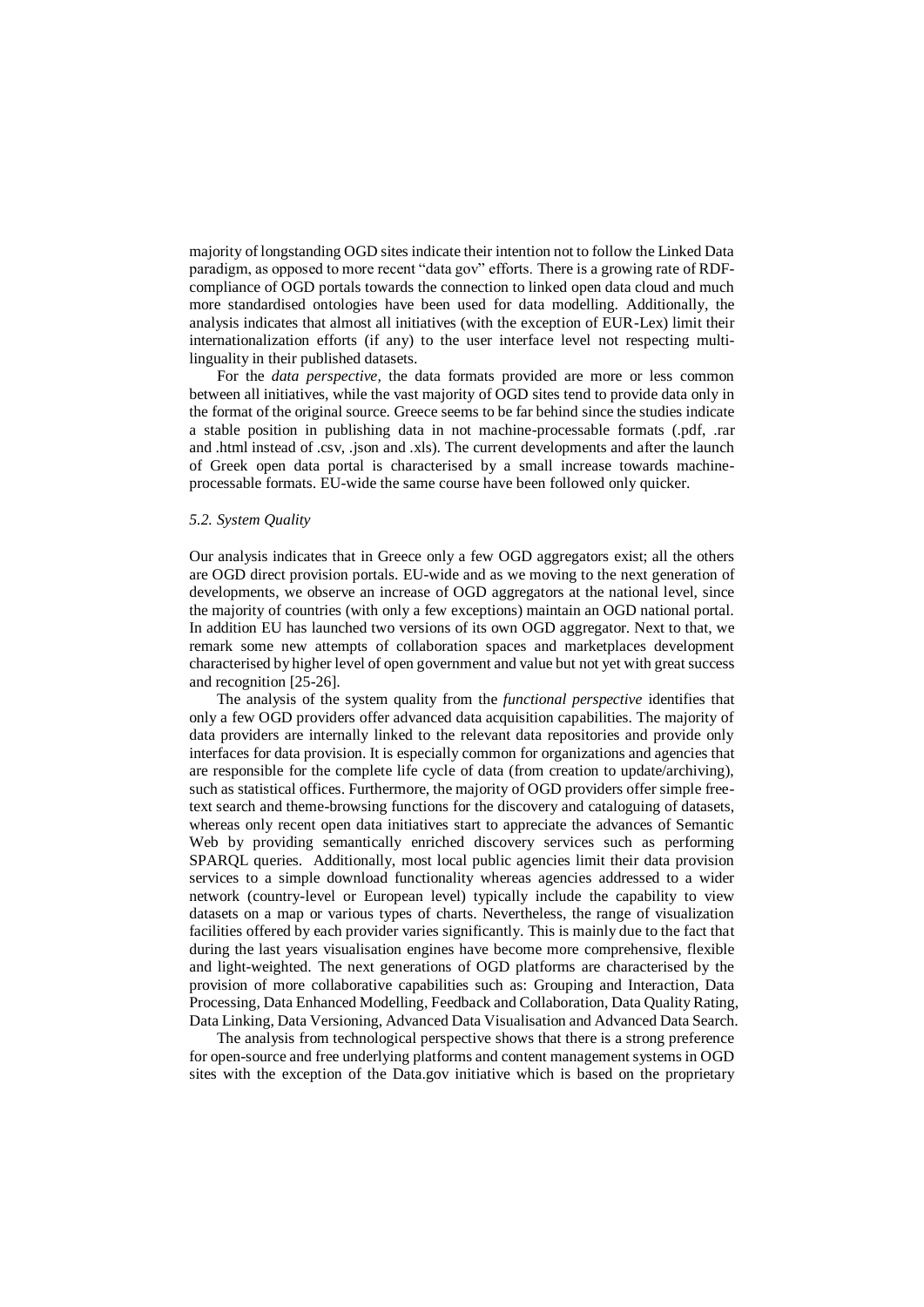platform Socrata<sup>4</sup> that receives widespread adoption in the US (State of Oregon, State of Oklahoma, City of Chicago, City of Seattle, etc.). For data visualization, OGD sites are turning from heavy and proprietary engines to free and light-weighted javascript frameworks (Google charts, JQuery, JavaExts). Lastly, relatively few data providers offer APIs for data and metadata interactions, whereas the paradigm of restful web services that output JSON objects is becoming the common approach in the new generations.

## *5.3. Service Quality*

The first generations of OGD portals are characterised by the absence of service quality mechanisms. Neither guidance in how publicised data could be used nor communication channels supporting feedback and needs input were provided.

The analysis indicates that there is no common policy for *license* issues as the license for use and reuse of data vary significantly. Most of the OGD portal do not specify their licencing mode but there is a clear move towards open licences and more specifically, Creative Commons Attributes.

One essential element of OGD portals concerns their service quality development *"through user adaptation, feedback loops and dynamic supplier and user interactions and other interacting factors"* [48]. However, discussion and feedback loops appear barely to be part of existing open data practices and infrastructures. The authors at [49] argue that after open data have been used, the provision of feedback to data providers or a discussion with them is quite important by not facilitated by existing open data infrastructures, though such mechanisms might be useful for improving open data service quality, data release processes and policies. The authors at [50] found that such mechanisms can help users to obtain insight in how they can use and interpret open government data and generate value from them.

Only a few efforts concentrate on receiving the needs of users in a formal and systematic manner. In the majority of service providers comments and suggestions from users is limited to general-purpose feedback web forms that typically address comments on technical aspects of the site rather the actual datasets. On the other side, moving to the next generations of OGD portals there is a clear move towards the inclusion of dataset rating and commenting, as well as viewing and voting users' demands for specific datasets, that are not yet public or that follow strict data license [51].

## **6. Conclusions**

-

This paper aggregates the research outcomes and developments, including the factor of time, towards illustrating the evolutionary path of open government data. It presents an analysis that has been conducted based on the basic identified characteristics of them, proposing a maturity model, in terms of traditional and advanced OGD infrastructures. As a next step in our study we have identified the assignment of relevant best practices to each layer, thus assisting policy makers to better design the implementation of each state. The identification of the proposed OGD portals maturity model is based on the distinction of the OGD sources with respect to the capabilities/functionalities they offer, namely to the 'traditional' Web 1.0 paradigm and to Web 2.0 paradigm [52-53].

<sup>4</sup> Socrata, the Open Data platform, http://www.socrata.com/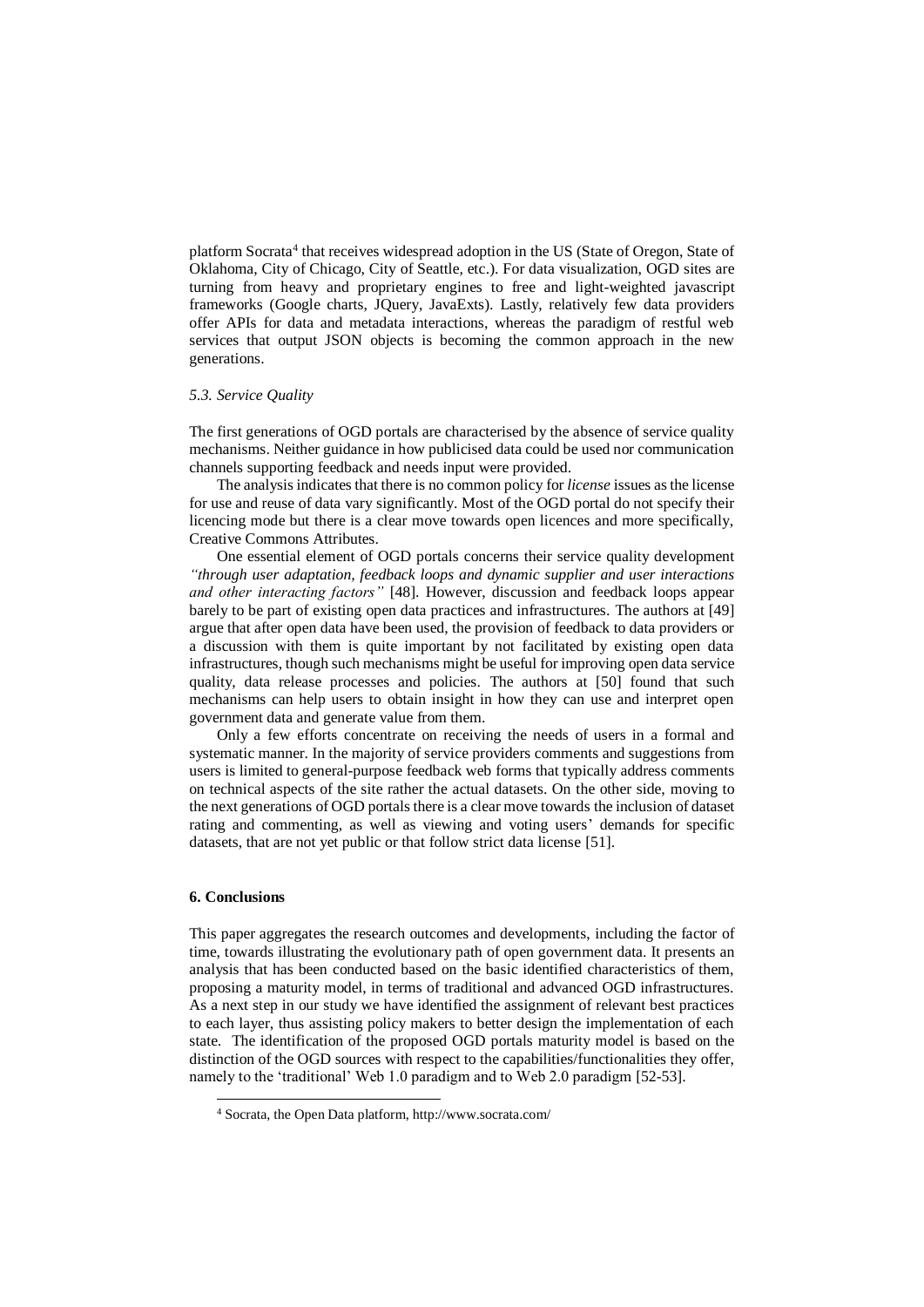The 'traditional' first generation OGD portals have been influenced by the Web 1.0 paradigm, in which there is a clear distinction between content producers and content users. They are characterized by datasets publishing in non-machine-processable formats (i.e. PDF), without providing any contextual information or linkage capabilities to other datasets. Also, they are limited to offering basic functionalities to data users (consumers) for datasets downloading, and to data providers for uploading datasets. They do not support improvements of their published datasets by their users (e.g., through cleaning and further processing), or feedback provision by datasets users to their providers so that the latter can understand better the needs of the former.

The advanced second generation Web 2.0 OGD portals follows the advent of the Web 2.0 paradigm, which facilitates the generation of content of various types by simple and non-expert users, the development of relationships and online communities among them, and the extensive interaction, collaboration and sharing of content and information. These attributes have led to the emergence of a second generation of OGD portals, which have been influenced by the Web 2.0 principles. They provide, in addition to the basic functionalities of the traditional first generation OGD portals mentioned in the previous paragraph, functionalities for commenting and rating datasets, forming groups around common interests, visualising and processing datasets, improving or adapting them to specialised needs, and then publishing them again, uploading new datasets, enabling OGD users to become data 'pro-sumers' (both consuming and producing datasets). Their main objective is to support and facilitate extensive communication between OGD users (citizens, journalists, businesses, scientists, etc.) and providers (government agencies), and also collaborative value generation from OGD.

#### **References**

- [1] European Commission (2003). Directive 2003/98/EC of the European Parliament and of the Council of 17 November 2003 on the Re-use of Public Sector Information, available at: http://eurlex.europa.eu/LexUriServ/ LexUriServ.do?uri=OJ:L:2003:345:0090:0096:EN:PDF.
- [2] Gharawi, M., Dawes, S. (2010). Conceptualizing knowledge and information sharing in transnational knowledge networks. Proceedings of the 4th International Conference on Theory and Practice of Electronic Governance (ICEGOV '10).
- [3] Dawes, S., Gharawi, M., Burke, B. (2011). Knowledge and Information Sharing in Transnational Knowledge Networks: A Contextual Perspective. Proceedings of the 44th Hawaii International Conference on System Sciences.
- [4] Huijboom, N., Van Den Broek, T. (2011). Open Data: An International Comparison of Strategies. European Journal Of Epractice, 12, 1 -13.
- [5] Harrison, T. M., S. Guerrero, G. B. Burke, M. Cook, A. Cresswell, N. Helbig, J. Hrdinova, and T. Pardo (2012a). Open government and e-government: Democratic challenges from a public value perspective, Information Polity, vol.17, no. 2, pp. 83-97.
- [6] European Commission (2013). Directive 2013/37/EU of the European Parliament and of the Council of 26 June 2013 amending Directive 2003/98/EC on the re-use of public sector information, available at: http://eur-lex.europa.eu/LexUriServ/LexUriServ.do?
- [7] Manyika, J., Chui, M., Groves, P., Farrell, D., Van Kuiken, S. and Almasi Doshi, E. (2013). Open data: Unlocking innovation and performance with liquid information. McKinsey Global Institute, McKinsey Center for Government and McKinsey Business Technology Office. Available at: http://www.mckinsey.com/insights/business\_technology/open\_data\_unlocking\_innovation\_and\_perfor mance with liquid information.
- [8] Digital Agenda Assembly (2011). Report from the workshop "Open Data and re-use of public sector information", Brussels 16-17 June 2011 http://ec.europa.eu/information\_society/events/cf/daa11/itemdisplay.cfm?id=5963.
- [9] Obama, B. (2010). Memo from President Obama on Transparency and Open Government. In D. Lathrop & L. Ruma, eds. Open Government.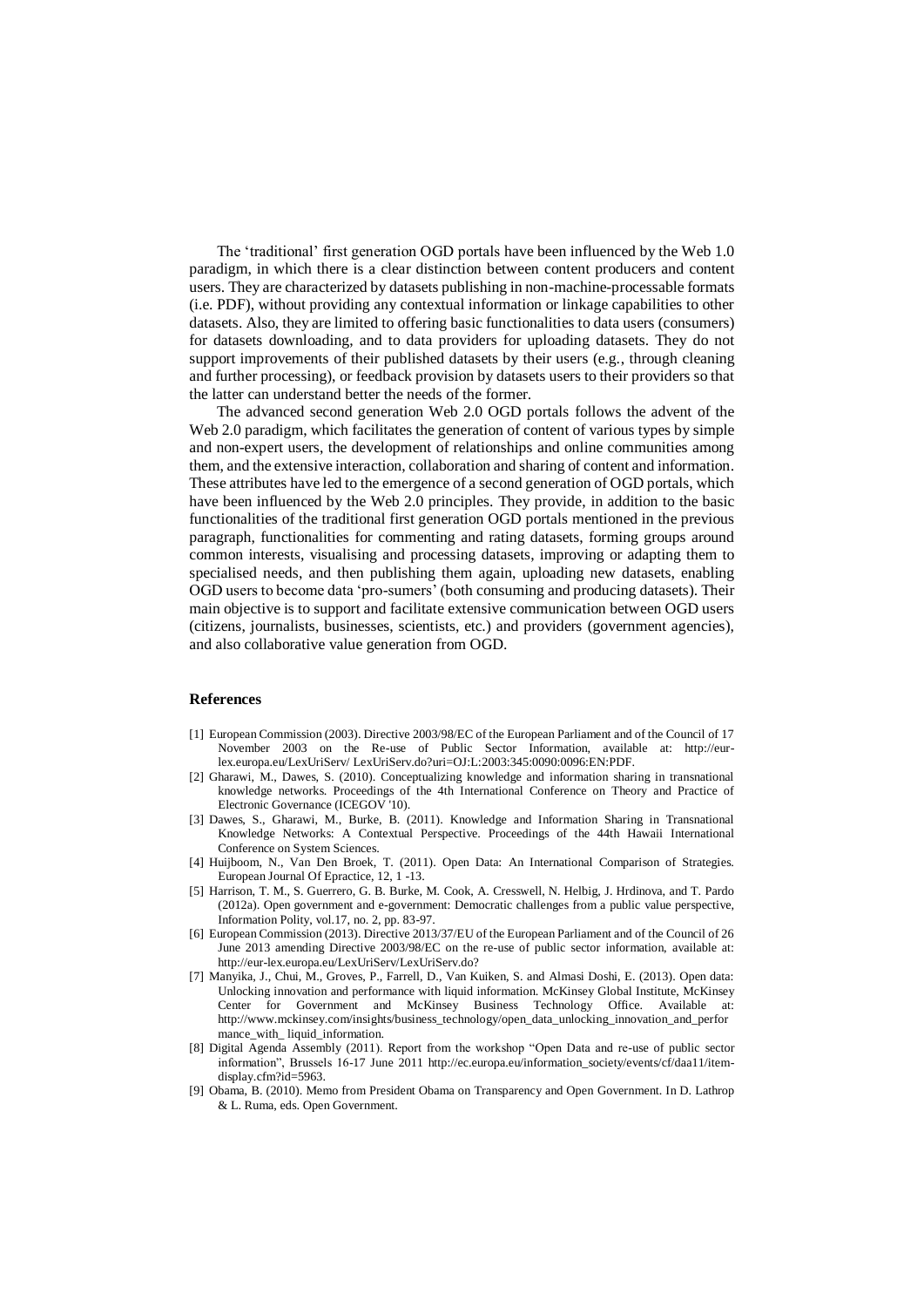- [10] Cameron, D. (2010). Letter to Government departments on opening up data, retrieved from https://www.gov.uk/government/news/letter-to-government-departments-on-opening-up-data.
- [11] AGIMO (2010). Declaration of Open Government, retrieved February 25, 2011 from http://www.finance.gov.au/e-government/strategy-and-governance/gov2/declaration-of-opengovernment.html.
- [12] European Commission, (2014). Decision C (2014) 4995 of 22 July 2014. "HORIZON 2020 LEIT ICT Work Programme", available at: http://ec.europa.eu/research/participants/data /ref/h2020/wp/2014\_2015/main/h2020-wp1415-leit-ict\_en.pdf
- [13] Zuiderwijk, A., Janssen, M., & Jeffery, K. (2013). Towards an e-infrastructure to support the provision and use of open data. In Conference for E-Democracy and Open Governement (p. 259).
- [14] Huijboom, N., Van Den Broek, T. (2011). Open Data: An International Comparison Of Strategies. European Journal Of Epractice, 12, 1 -13.
- [15] Zhang, J., Dawes, S. S., & Sarkis, J. (2005). Exploring stakeholders' expectations of the benefits and barriers of e-government knowledge sharing. Journal of Enterprise Information Management, 18(5), 548- 567.
- [16] Conradie, P., Choenni, S., (2012). "Exploring process barriers to release public sector information in local government", Paper presented at the 6th international conference on theory and practice of electronic governance (ICEGOV), Albany, New York, United States of America, 2012.
- [17] Meijer, A. and Thaens, M. (2009). Public information strategies: Making government information available to citizens, Information Polity, vol. 14, no. 1-2, pp. 31-45.
- [18] Janssen, M., Charalabidis, Y. & Zuiderwijk, A. (2012). Benefits, Adoption Barriers, And Myths Of Open Data And Open Government. Information Systems Management, 29, 258-268.
- [19] Harrison, T. M., Pardo, T. A., Cook, M. (2012b). Creating Open Government Ecosystems: A Research and Development Agenda, Future Internet 2012, 4, 900-928.
- [20] ENGAGE (2011) "Analysis Report of Public Sector Data and Knowledge Sources" (D7.7.1), Retrieved on December 12th, 2012 from[: http://www.engage-project.eu/engage/wp/wp-content/plugins/download](http://www.engage-project.eu/engage/wp/wp-content/plugins/download-monitor/download.php?id=4)[monitor/download.php?id=4](http://www.engage-project.eu/engage/wp/wp-content/plugins/download-monitor/download.php?id=4)
- [21] Alexopoulos, C., Spiliotopoulou, L., & Charalabidis, Y. (2013). Open data movement in Greece: a case study on open government data sources. In Proceedings of the 17th Panhellenic Conference on Informatics (pp. 279-286). ACM.
- [22] Alexopoulos, C., Loukis, E., Mouzakitis, S., Petychakis, M., & Charalabidis, Y. (2015). Analysing the Characteristics of Open Government Data Sources in Greece. Journal of the Knowledge Economy, 1-33.
- [23] Petychakis, M., Vasileiou, O., Georgis, C., Mouzakitis, S., & Psarras, J. (2014). A state-of-the-art analysis of the current public data landscape from a functional, semantic and technical perspective. Journal of theoretical and applied electronic commerce research, 9(2), 34-47.
- [24] Alexopoulos, C., Zuiderwijk, A., Charapabidis, Y., Loukis, E., & Janssen, M. (2014). Designing a second generation of open data platforms: Integrating open data and social media. In International Conference on Electronic Government (pp. 230-241). Springer Berlin Heidelberg.
- [25] Zuiderwijk, A., Loukis, E., Alexopoulos, C., Janssen, M., & Jeffery, K. (2014). Elements for the development of an open data marketplace. In Conference for E-Democracy and Open Governement (pp. 309-322).
- [26] Charalabidis, Y., Alexopoulos, C., Diamantopoulou, V., & Androutsopoulou, A. (2016). An open data and open services repository for supporting citizen-driven application development for governance. In System Sciences (HICSS), 2016 49th Hawaii International Conference on (pp. 2596-2604). IEEE.
- [27] DeLone, D. H., McLean, E. R. (1992). Information Systems Success: The Quest for the Dependent Variable. Information Systems Research, 3(1), pp. 60-95.
- [28] DeLone, D.H., McLean, E. R. (2003). The DeLone and McLean model of information systems success: a ten-year update. Journal of Management Information Systems, 19, 4, pp. 9–30.
- [29] Urbach, N., Mueller, B. (2012). The Updated DeLone and McLean Model of Information Systems Success. In Dwivedi, Y., Wade, M., Schneberger, S. (eds) Information Systems Theory - Explaining and Predicting Our Digital Society. New York: Springer.
- [30] Bovaird, T. (2007). Beyond engagement and participation: User and community coproduction of public services. Public administration review, 67(5), pp.846-860.
- [31] Jaeger, P.T. and Bertot, J.C. (2010). Designing, implementing, and evaluating user-centered and citizencentered e-government. International Journal of Electronic Government Research, 6(2), pp.1-17.
- [32] Pieterson, W., Ebbers, W. and van Dijk, J., (2005). August. The opportunities and barriers of user profiling in the public sector. In International Conference on Electronic Government (pp. 269-280). Springer Berlin Heidelberg.
- [33] Charalabidis, Y., Ntanos, E., Lampathaki, F. (2011). An architectural framework for open governmental data for researchers and citizens. In M. Janssen, A. Macintosh, J. Scholl, E. Tambouris, M. Wimmer, H.